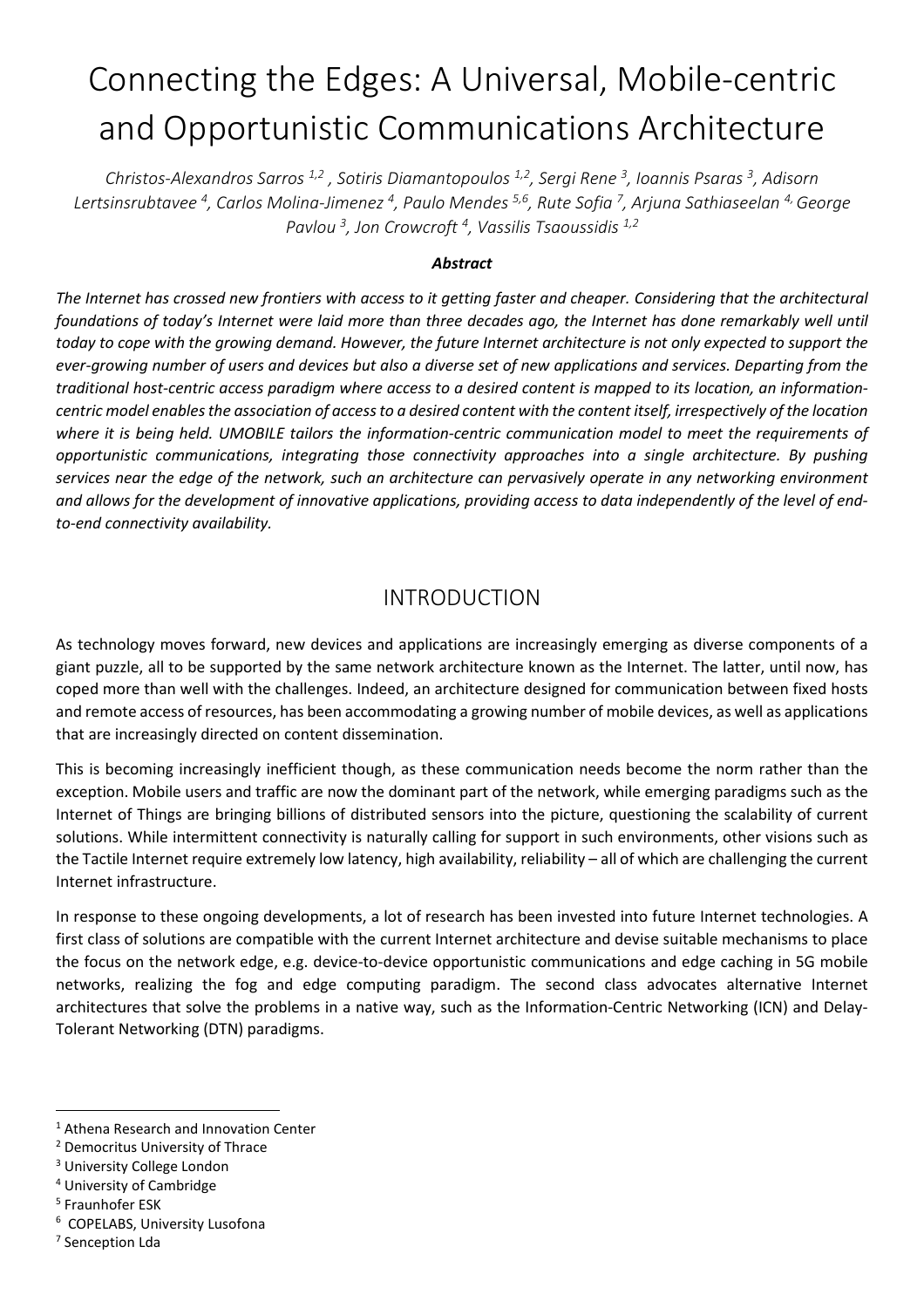We build on all the latest advancements and develop an architecture that shifts the current focus of the architectural design. Network periphery is our center of the attention, as the vast majority of traffic comes from the network edges. We place special focus on localized communications and services at the edge, which will improve user QoE and alleviate congestion in the core of the network.

Our goal is a tighter integration of opportunistic and delay-tolerant communications with the core of the network, extending its reach towards universal coverage and enhancing operational reliability when the network infrastructure is unavailable or impaired. We aim to further integrate social-awareness into the network by leveraging human users' contextual information and create a truly pervasive network.

Towards this end, we are developing UMOBILE: a Universal, mobile-centric and opportunistic communications architecture, which we present in the following sections. We first share our motivation and describe our vision. Then, we provide some basic information about the key technologies enabling this vision before we finally unveil the architecture by focusing on its main components and novel contributions.

# MOTIVATION AND VISION

The miniaturization of computing and communication devices has culminated in smartphones becoming ubiquitous and sensors being deployed seemingly everywhere. In this context, there are areas where technical difficulties in communication are unavoidable; remote areas such as forests and mountains, or even places in the heart of the cities such as the subway. Similar problems exist in crowded areas (e.g. stadiums) and multiply in disaster cases, where the network might suffer from both fragmentation and extreme congestion, rendering the backbone inoperable.

Notably, connectivity problems also arise due to economic constraints. Mobile users may find it costly to use their provider's data services when roaming in a city, while sparse populations living in physically remote locations are plagued by the fact that it is not cost effective for Internet Service Providers (ISPs) to install the required infrastructure.

One potential solution to these pertinent problems is to change how users communicate and access information, by moving from the traditional host-centric access paradigm (where access to a desired content is mapped to its location) to an information-centric model, where access to a desired content is mapped to the content itself irrespectively of the location where it is being held [1]. This new model can exploit the benefits of opportunistic and delay-tolerant networking, cancelling the need of end-to-end connectivity and natively supporting content caching to facilitate localized communications (e.g., data synchronization, group messaging, content retrieval) even in disrupted environments.

The main objective of UMOBILE is to develop a mobile-centric, service-oriented architecture that efficiently delivers content and services to the end-users, especially in challenging areas. UMOBILE decouples services from their origin locations, shifting to a paradigm that incorporates aspects from both information-centric and opportunistic networking, with the ultimate purpose of pushing network services (e.g., intermittent connectivity support) and user services (e.g., pervasive content management) as close as possible to the edge. By pushing such services close to the users, aspects such as bandwidth utilization and resource management can be optimized and service availability in challenged network environments can be improved.

# KEY ENABLERS

## INFORMATION-CENTRIC NETWORKING

Information-centric networking is a novel approach to networking, which aims at solving inherent problems of the IPbased infrastructure by redesigning the network layer to focus on "what" is being transferred instead of "where",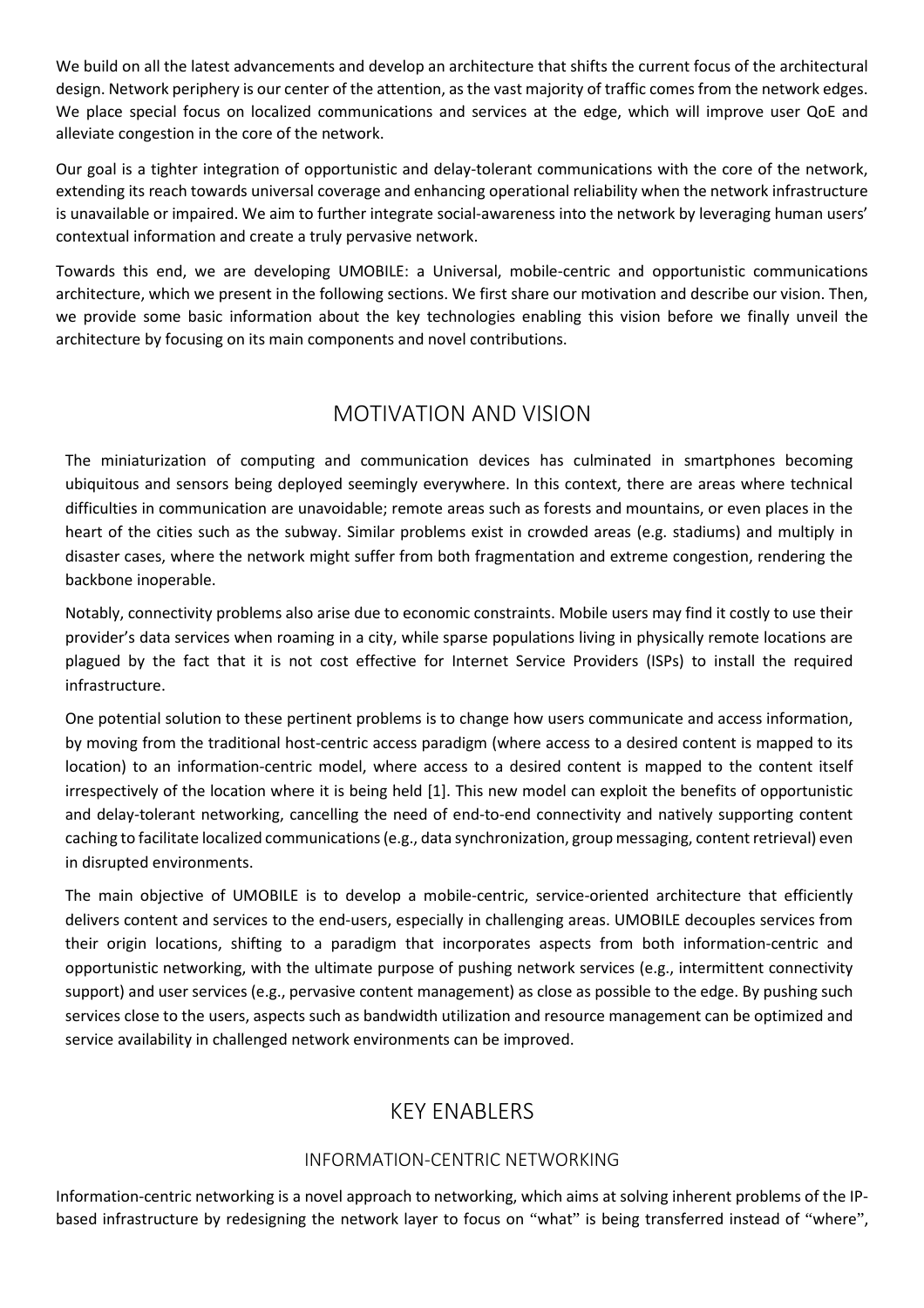effectively making the Internet a native content distribution network. The UMOBILE architecture is based on one of the most promising ICN implementations, Named Data Networking (NDN) [2].

The NDN architecture provides features such as in-network content caching, facilitating content retrieval from the closest available source and providing load balancing without depending on add-ons such as DNS round robin. Hierarchical naming and routing is used, based on content identifiers instead of location identifiers. Consumer mobility, multicast and packet-level data security are integrated into the architecture by design.

In NDN, data consumers initiate communication, through the exchange of two types of packets: Interest and Data. A content request is issued by sending an Interest packet, which is routed through the network to the closest content instance. Routing is performed utilizing longest prefix matching with hierarchical aggregation to ensure scalability, using a Forwarding Information Base (FIB). The content is then sent back on Data packets, which follow the reverse path to the requester using "breadcrumbs" left in a Pending Interest Table (PIT) on each router. Along this path, copies are stored locally in each router's Content Store to support subsequent requests.



*Figure 1: NDN Architecture*

NDN provides a set of features that are especially beneficial for mobile and wireless networks, including:

- Host multihoming: NDN provides higher flexibility to use all interfaces available to retrieve data requested at the same time.
- Detachment of applications from location-oriented addresses: NDN allows applications to abstractly publish or consume content, without the need to store (or even know) their own network-layer addresses.
- No connection-oriented sessions: NDN allows the relocation of hosts without the necessity of re-establishing a connection.
- Resilience through replication: NDN allows local copies of the content to be retrieved, mitigating the effects of network failure in mobile nodes, and, thus, improving network performance.

Most of the NDN research has focused so far on core network issues, with some initial studies concerning MANETs and wireless sensor networks. In UMOBILE, we go one step beyond and extend the architecture to effectively exploit any communication opportunity to forward data towards receivers.

### OPPORTUNISTIC NETWORKING

As UMOBILE primarily targets a wireless environment, opportunistic networking is considered an essential part of our architecture. Recent standards in the context of wireless networking reinforce the relevancy of Device-to-Device (D2D) communication, as complementary to existing access technologies. Although not fully mature yet, Wi-Fi Direct is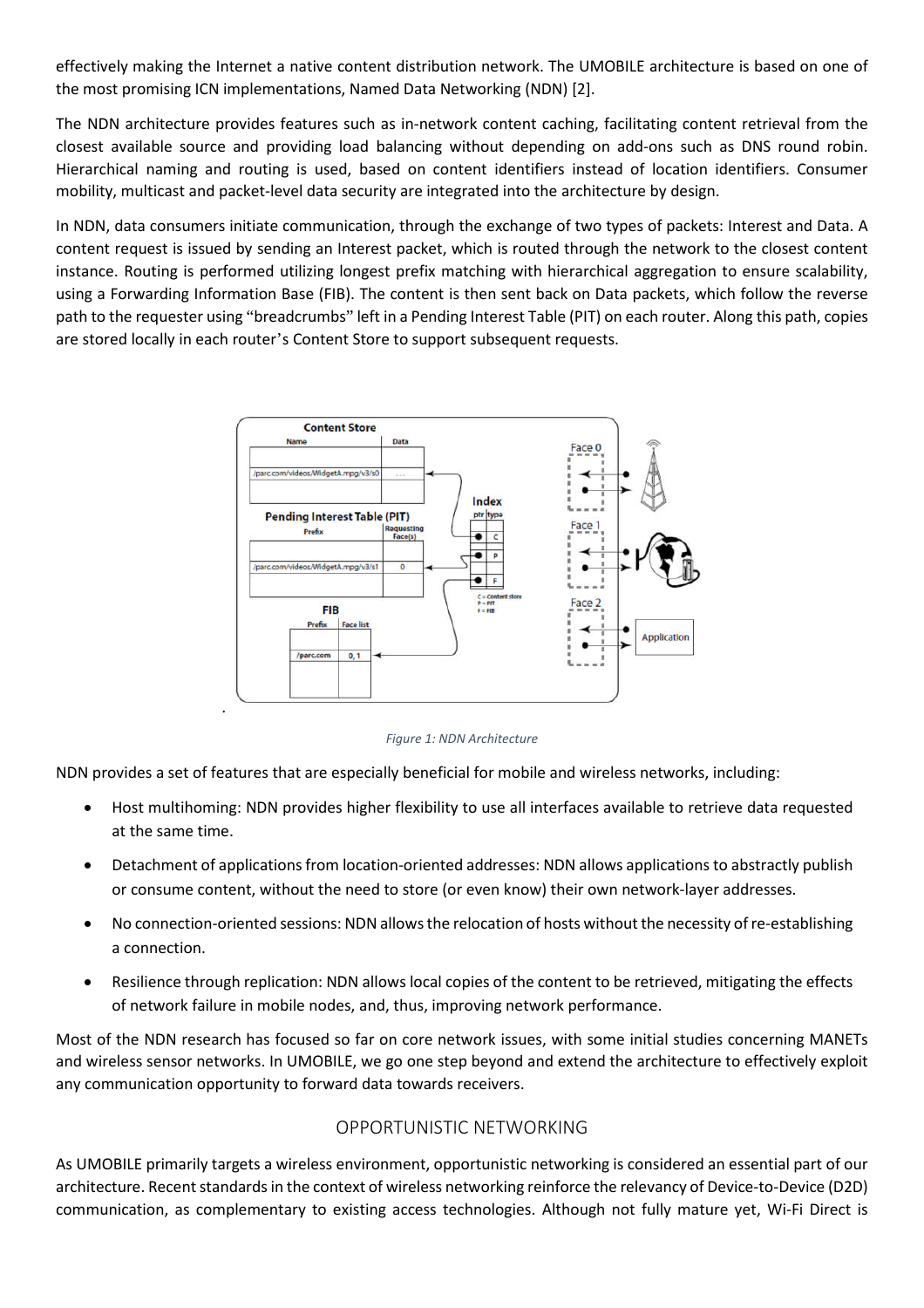currently included in the Android OS and supported by most recent Android smartphones to support opportunistic communications.

This ever-growing interest in the opportunistic networking paradigm is backed up by different opportunistic routing solutions, ranging from simple epidemic approaches to more elaborate ones relying on social awareness. As far as different opportunistic routing approaches are concerned, social-aware solutions have shown great potential given their more stable approach to data transmission dynamics and lower impact in terms of data replication. Some approaches assume that devices that share affiliation tend to meet more often, or that high centrality nodes connect different clusters and these clusters are formed based on common neighbors [3]. Contact duration and frequency are also considered as proper indicators to identify communities [4], as the time that nodes spend together has been used as a good indication of social interaction [5]. Furthermore, it has been identified that nodes with similar interests make good next-hops for message delivery [6].

A significant weakness of current opportunistic solutions is the fact that their usefulness in realistic environments is not clear, as they have been extensively evaluated only through simulators and emulators. On the other hand, most opportunistic networking solutions rely on a host-centric approach, transmitting packets between nodes regardless of the data being exchanged. Information-centric networks offer a huge potential in disrupted environments that hamper normal communication between hosts.

### DELAY-TOLERANT NETWORKING

To support communications at the edges of the network, where frequent disruptions in communication may take place, we also enhance our platform with Delay/Disruption Tolerant Networking (DTN) functionality. Being originally conceived as an architecture for the Interplanetary Internet, the DTN architecture was soon generalized to include challenged terrestrial networks [7]. It relies on the store-and-forward networking paradigm and is compatible with diverse underlying technologies, with the support of multiple convergence layer protocols and provide interoperability among different platforms even in disruptive environments.

By utilizing these features, DTN can bind different internetworks and incorporate devices and applications with limited and/or local functionality, which require a form of internetworking capability. We leverage these advantages and utilize DTN to achieve network operation in challenging environments where connectivity is intermittent, explicitly incorporating concepts such as data muling into our architecture. DTN features such as custody transfer, also offer an increased reliability fabric to our architecture.

# THE UMOBILE ARCHITECTURE

## ARCHITECTURAL ADVANCEMENTS

In order to cater for the deficiencies of the NDN architecture, we modify and enhance it to enable support for the edge of the network, especially for mobile opportunistic wireless environments. We have identified the relevant requirements [8] and are developing several mechanisms that range from new forwarding strategies tailored to these needs, to an opportunistic routing engine for NDN. To this end, we exploit all available communication opportunities by utilizing an Ethernet interface in the fixed part of the network, and Wi-Fi/Wi-Fi Direct and LTE interfaces in the mobile part. Furthermore, we introduce context awareness into our architecture, allowing the network to adapt to different user behaviors by leveraging contextual information available through the Bluetooth and Wi-Fi/Wi-Fi Direct interfaces. We, finally, expand application capabilities by providing new APIs and design new QoS mechanisms to enable service deployment even on remote, challenging regions with intermittent connectivity.

The architectural diagram of the UMOBILE platform is provided in Figure 2. Red modules depict the new components that have been developed in the context of UMOBILE, whereas blue ones depict the original NDN framework. UMOBILE is currently deployed over both fixed Linux-based and mobile Android-based devices. Our main technical advancements are presented below, while the full implementation details can be found in [9].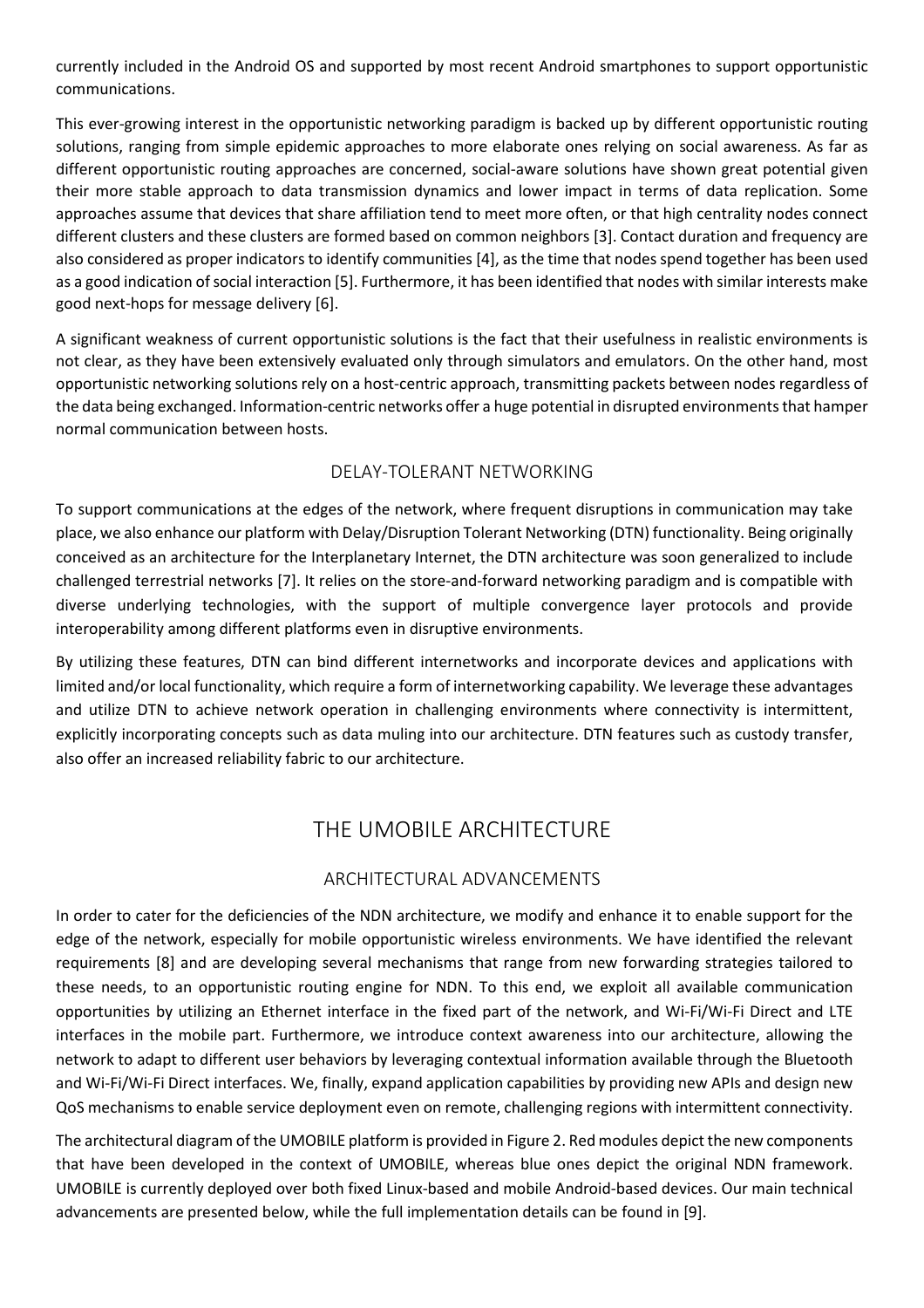

*Figure 2. The UMOBILE architecture*

### FORWARDING

The core of the proposed information-centric communication model lies in the usage of Interests issued by clients (pull-based model) or content providers (push-based model). To be successfully delivered, a decision must be made on whether, when and to whom an Interest should be forwarded. Given the diverse application requirements, along with networking conditions that may span from continuous high-speed connectivity to intermittent disruptive communications, a collection of different forwarding strategies needs to be supported by the UMOBILE architecture.

Forwarding in UMOBILE follows typical NDN forwarding (Best route, Broadcast, Client control, Ncc), enhanced with new forwarding strategies and mechanisms that allow for delay/disruption tolerant and opportunistic communications. A per-namespace selection of the appropriate strategy is available, to fulfill the needs for different applications that utilize different naming schemes. On the following subsections, we present the new forwarding options developed in the context of the project.

#### **DTN TUNNELING**

An important forwarding option developed within the framework of the project is DTN tunneling. To achieve this, we utilize the IBR-DTN implementation of the Bundle protocol and enhance NDN by creating a novel DTN face. By tunneling NDN packets through the newly-created DTN face, we extend NDN operation and provide reachability to remote areas where no typical Internet connectivity exists, as well as reliability to services in challenged environments.

Tunneling via DTN-enabled devices, also solves the issue of NDN breadcrumb-based Data forwarding in opportunistic mobile networks. The latter would require the same node that carries an Interest packet, to return the Data packet as well – a requirement that significantly inhibits performance in such networks where nodes are highly volatile. In our approach, forwarding is handled to the DTN layer inside highly-opportunistic "DTN islands" that may exist between NDN nodes. An edge UMOBILE node (e.g. an access point) maintains a single FIB/PIT entry towards the next edge node, while Interest/Data packets are encapsulated and forwarded transparently by the intermediate DTN mobile nodes. This enables data forwarding between two remote, intermittently-connected UMOBILE nodes by using different upstream and downstream routes/nodes, without modifications to NDN semantics.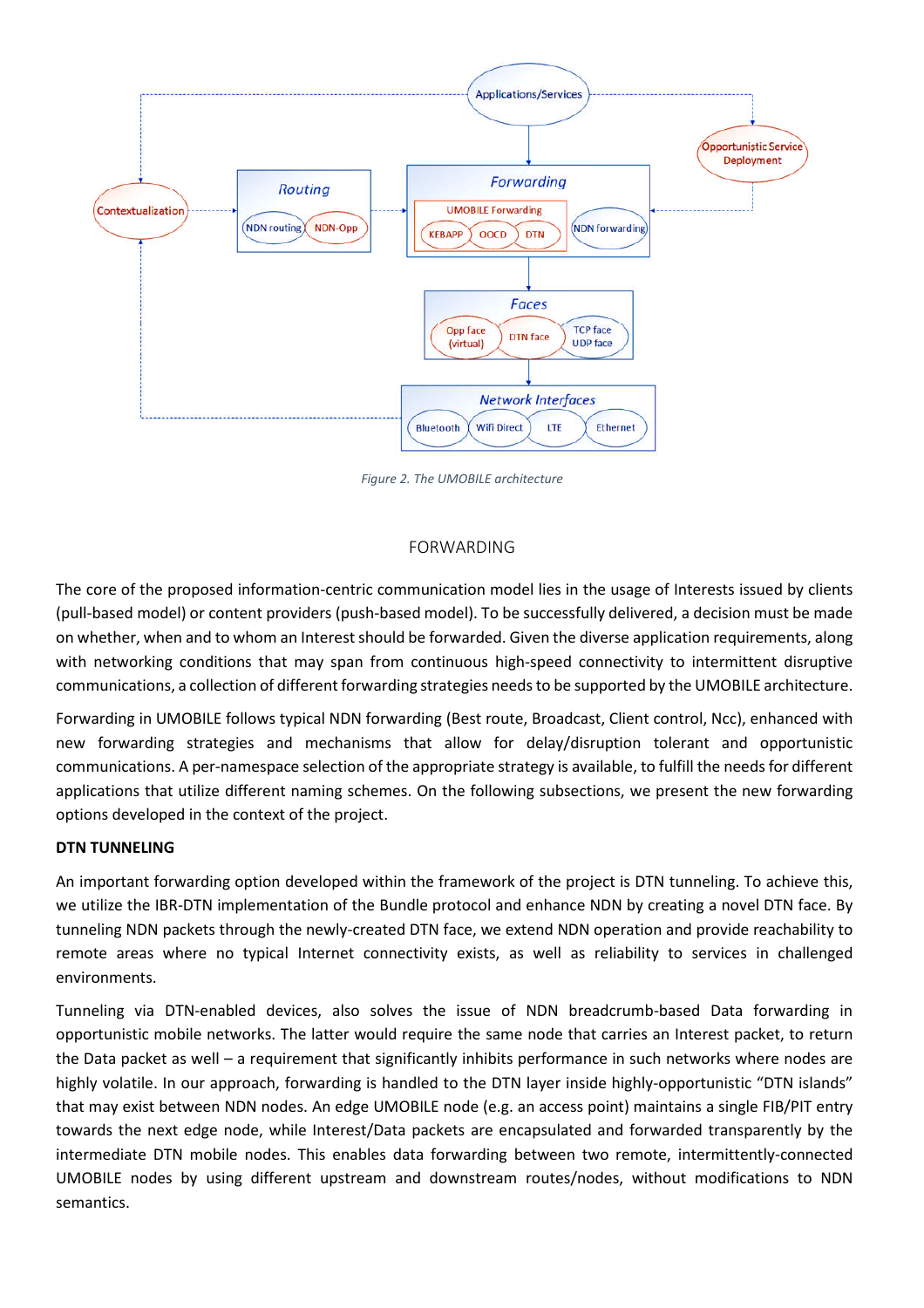Furthermore, DTN can also be used to support various QoS schemes. Along these lines, we are using DTN to enable service deployment in challenging regions. We build on the data muling concept to transfer not only single requests, but entire services (i.e. execution code that can run on hotspots) to remote regions. This way, service availability and latency are improved as the requests do not have to be periodically transferred back to the core of the network and basic computation is offloaded to the hotspots. While the DTN face can be readily used by the existing NDN forwarding strategies, it is in our future plans to design strategies that fully leverage its potential, as well as investigate its use as a supportive mechanism to congestion control and avoidance.



*Figure 3. Main DTN functionality in the context of UMOBILE. Left: DTN tunneling. Right: Data muling,*

#### **OPPORTUNISTIC OFF-PATH CONTENT DISCOVERY**

Another mechanism that we use to facilitate packet forwarding at the edge, is Opportunistic Off-path Content Discovery (OOCD). The Information- or Content-Centric Networking paradigm was originally proposed as a paradigm shift to transform the Internet from a communications system to a *native content distribution network*. However, due to the scalability and other challenges of routing and forwarding found in ICN architectural proposals, most architectures have focused on scaling content resolution towards the main origin (or CDN surrogate server). That said, all current architectural proposals, including the most prevalent one (i.e., NDN) focus on the optimization of "how to route requests towards the core of the network". We argue that this goes against the original vision of a "native content distribution network" and prevents requests from discovering nearby content, unless the content is on the shortest path to the core of the network.

With a view to improving the content discovery capabilities of the NDN architecture, we have proposed an enhancement to the routing fabric, which keeps track of successful (i.e., served) content requests in a separate routing table, called "Downstream FIB" (D-FIB). D-FIB effectively acts as a FIB table that points to downstream nodes that have recently received (and therefore, cached) requested content. D-FIB uses trails left behind by data packets from the content origin to the sources in order to discover off-path cached content. Our results [10] indicate that the opportunistic discovery mechanism can significantly increase cache hit rate compared to NDN's default forwarding strategy, while limiting the overhead at acceptable levels. This enables a native content discovery and distribution system, enables a native P2P network, but also serves well the purposes of communications in case of network fragmentation. That is, when the path to the origin server is broken (due to link or node failures), the D-FIB approach discovers content off-path, possibly stored/cached in end-user devices.

#### ROUTING

Routing in UMOBILE primarily targets opportunistic wireless environments. Thus, in the context of our architecture we have developed a relevant routing module, *NDN framework for Opportunistic Networks* (NDN-Opp), that is able to exploit wireless communication opportunities. NDN-Opp provides an Android implementation of NDN for opportunistic networks.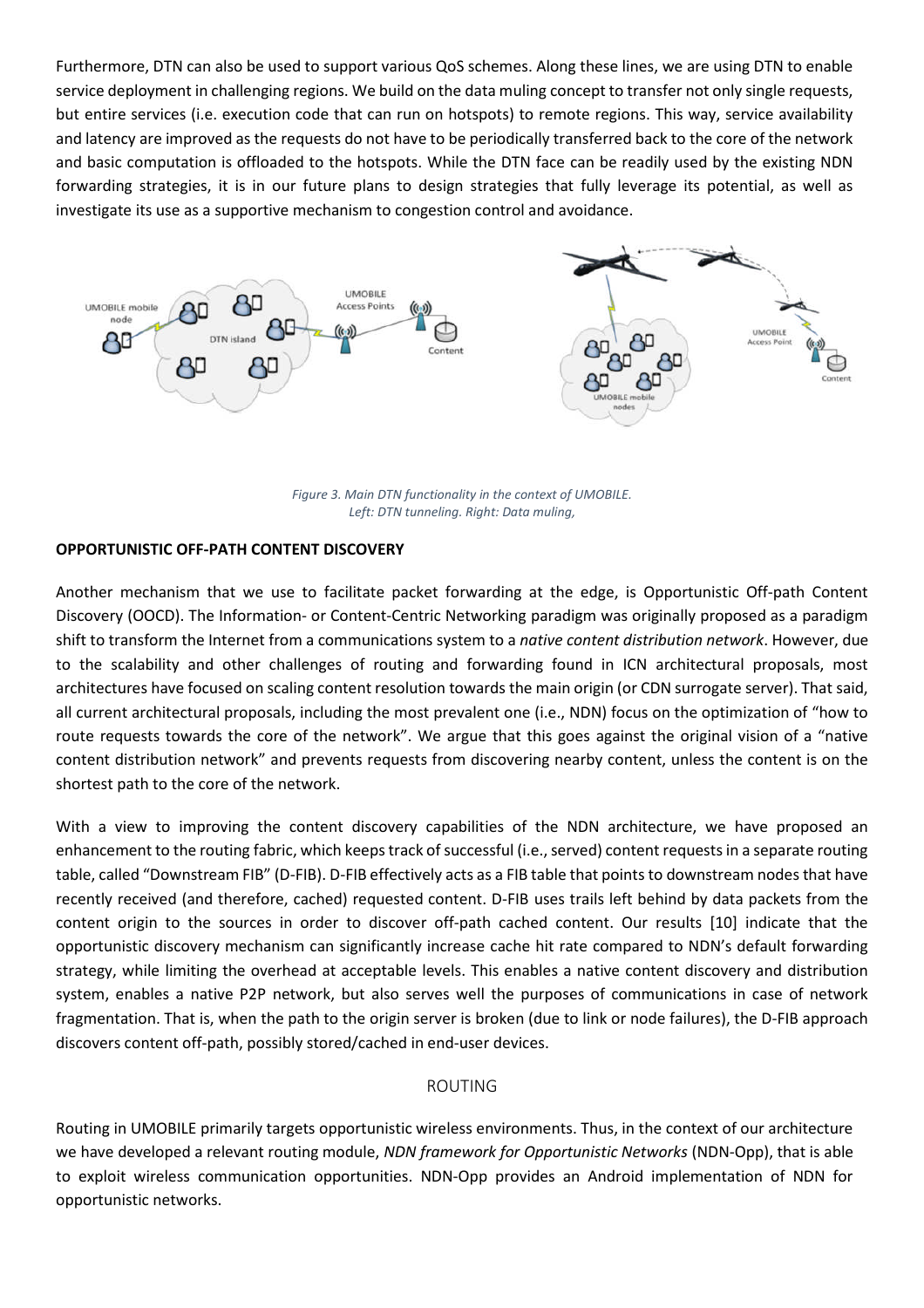NDN-Opp handles the dynamics of opportunistic networks by forwarding interest packets towards neighbors with high probability to meet nodes carrying the interested data. To be compatible with NDN, NDN-Opp uses the NDN best route forwarding strategy to deliver interest packets, and the NDN "breadcrumb" approach to deliver data packets based on the information stored on the PIT.

NDN-Opp implements the NDN pull communication model, supporting data sharing applications, such as *Now@*, and a push communication model used by interactive applications, such as the short message application, *Oi!*. To handle intermittent connectivity, NDN-Opp includes the concept of Opportunistic faces (*Opp Face*), relying on Wi-Fi Direct for all device-to-device communications. An *Opp Face* can be in two states (ON and OFF), and is named after an identified neighbor. Since forwarded packets may not be immediately dispatched, *Opp Faces* implement two queues: i) Interest Queue (IQ), storing Interest packets to be sent; ii) Data Queue (DQ) storing pointers to the Data block (in the Content Store) to be sent.

As shown in Figure 4a, the operation of an NDN-Opp node is similar to the NDN operation, as the node state is changed by the arrival of Interest or Data packets. Figure 4a also shows that contrary to the faces used by NDN, *Opp Faces* create an indirection: NDN operation finishes with a packet being sent; NDN-Opp operation ends with a packet being stored in an *Opp Face*. Packets are transmitted by serving interest and data queues when *Opp Faces* get up.



### *Figure 4. NDN-Opp illustration*

Figure 4b shows the NDN-Opp design, based on a novel forwarder and routing engine. Upon reception of an Interest packet, the NDN state machine is used, but the PIT also stores information related to the Interest duration (Long Lived Interests - LLI). Interest packets are forwarded based on the NDN best route forwarding strategy, as the cost of name prefixes (stored in the FIB) is related to social weights computed by a social-aware routing module. Data packets are forwarded following the normal NDN operation.

The social-aware routing engine computes the costs of using *Opp Faces* to reach data related to specific name prefixes. The proposed routing engine can run any type of social-aware opportunistic routing algorithm; NDN-Opp currently makes use of the Time-Evolving Contact Duration algorithm (TECD) [11] used by routing protocols such as dLife [5] and SCORP [6]: computing routing information based on social interactions has great potential as less volatile proximity graphs are created.

#### CONTEXTUALIZATION

UMOBILE also addresses social-awareness via its context plane, with the purpose of improving data dissemination. Social awareness has been on the rise, particularly when considering the capability of exploiting personal device mobility to reduce the need for data muling, as well as leveraging traffic locality to improve service/content delivery.

The UMOBILE contextual plane is defined by the Contextual Manager (CM, Figure 5), a service that runs in background on an end-user device or on an Access Point. The CM captures information concerning the device affinity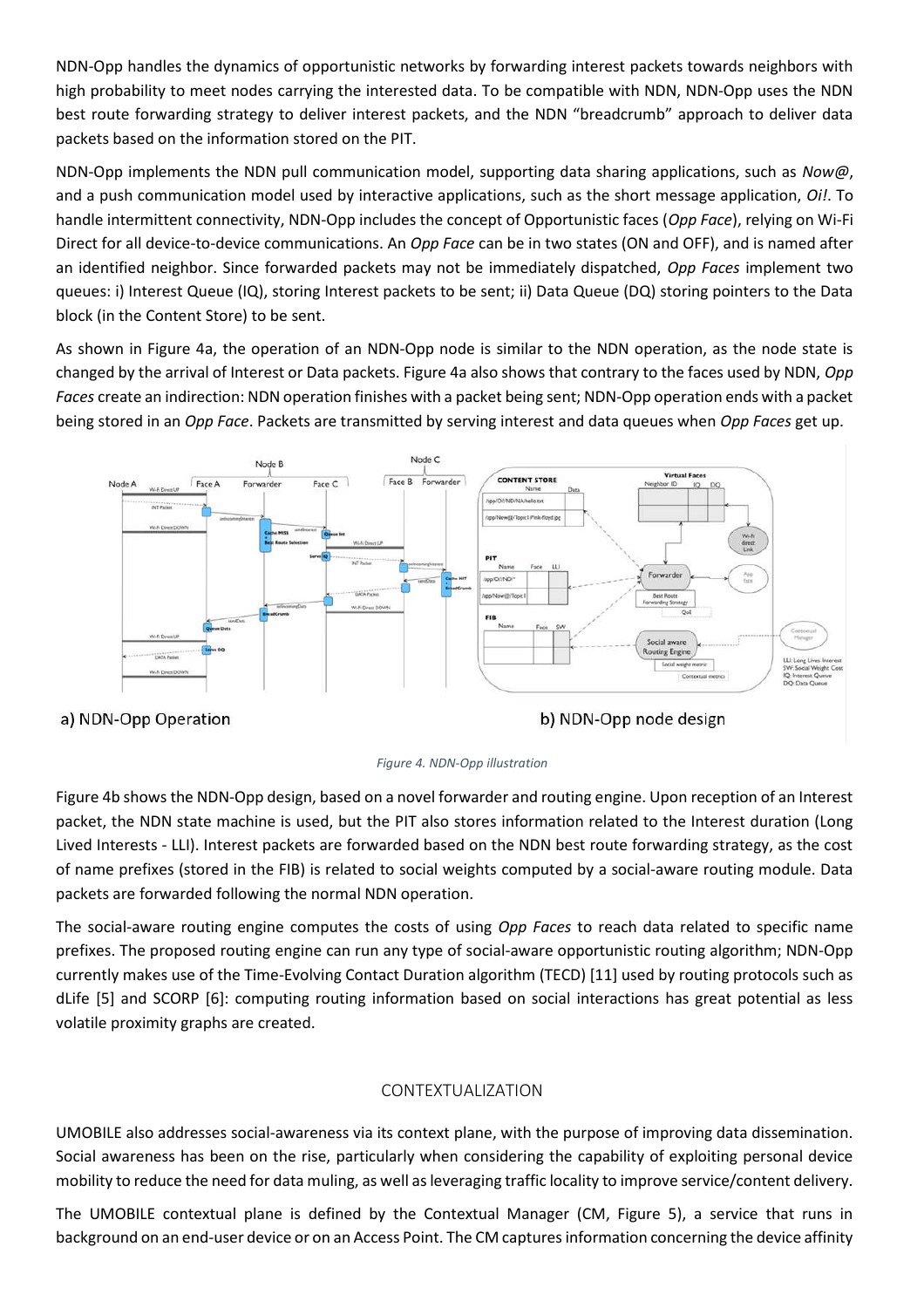network (roaming patterns and peers over time and space) as well as usage habits and interests (internal device information). Costs derived from such contextualization are then passed, upon demand or periodically, to other UMOBILE modules to assist in different network operational aspects with the ultimate goal of achieving more efficient data dissemination.



*Figure 5. Contextual Manager, high-level scheme.*

The CM holds three different interfaces towards other modules (two interfaces for the routing module, (1), (2); one interface for native applications(3)) allowing other modules or applications to query or to obtain information from the CM. The type of information that any CM interface provides can be categorized into two main sets: i) **affinity network characterization data; ii) usage and similarity characterization data.** Affinity network information concerns, e.g., peer status over time and space as well as affinities (matches) between source nodes and peers. Examples of indicators that are considered in the characterization of affinity networks and are provided via the different CM interfaces to other UMOBILE modules are peer lists, interests associated with each peer and indicators of peer status (e.g., battery) and connectivity.

Indicators that can be provided and that concern usage and similarity characterization are built upon data collected internally (in the device). Examples of indicators that fit this category are, for instance, geo-location, as well as categories of preferred applications.

### NORTHBOUND APIs

Applications interact with the network in various ways. On UMOBILE, we provide a framework to cover different application needs, as well as provide APIs that are general enough to open new design spaces for application designers. In the following section, we describe the relevant enhancements to ICN:

#### **PUSH SERVICES**

NDN natively supports the pull-based communication model where the transfer of named content is initiated by the consumer. This model is suitable for applications that involve the transfer of large and persistent content, but not for ones involving dissemination of frequently produced ephemeral contents [12]. For this class of applications, the push–based communication is more convenient. In this model, the producer takes the initiative of pushing the content to consumers. To account for generality, we have enhanced the UMOBILE architecture with a push-based communication model by implementing three different variations [9].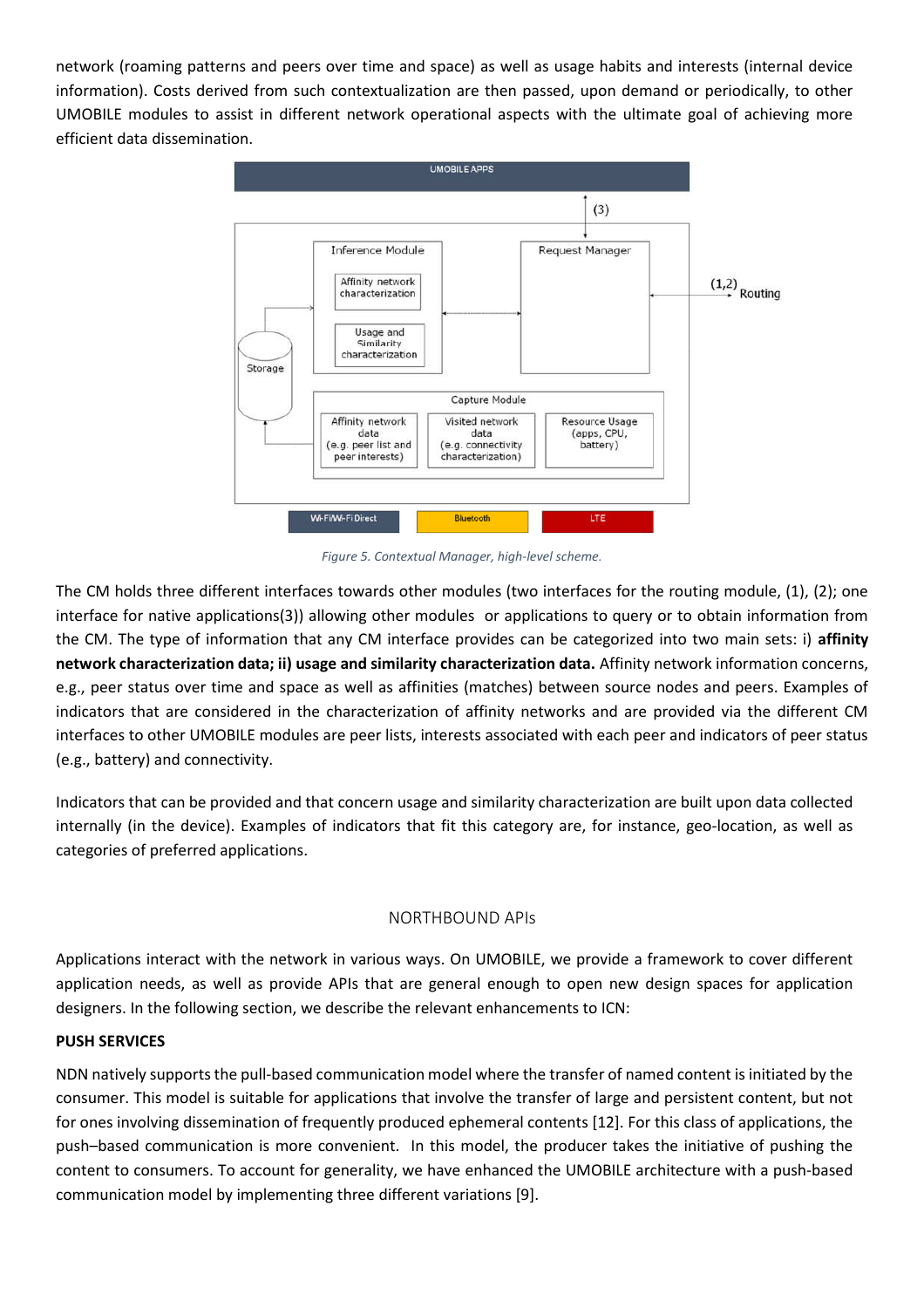**Interest polling:** Suitable for applications in which the consumer does not know when the content is made available by the producer. It relies on a polling mechanism that allows the consumer to issue periodic request against the producer. The producer places the content in a Data packet and pushes it to the consumer. The drawbacks of polling are that it induces network overhead and that the freshness of the received data depends on the polling frequency.

**Interest notification:** Useful when the content is a piece of text that is small enough to be appended in an Interest name by the producer. Upon the reception of the Interest message, the receiver can optionally send an ack Data to acknowledge reception.

**Publish data dissemination:** Convenient for transferring content of any type (including text) and size. When the producer makes the content available, it sends a notification Interest to the consumer who replies with an Interest message requesting the content. The first chunk of the content is sent together with information about the remaining chunks which are transferred in subsequent exchanges.

#### **KEBAPP APPLICATION SHARING PLATFORM**

Tens of applications are being introduced every day in the application markets. Given the technology progress and the fact that mobile devices are becoming strong computing devices, mobile *applications* are expected to follow suit and become computation-heavy, bandwidth-hungry and latency-sensitive. UMOBILE introduces a new mobile computing paradigm to alleviate some of the network stress that mobile applications are already putting into the network, *e.g.*, in case of crowded areas and events, where the mobile network effectively collapses.

We take a step further from content sharing, host-centric communications and fog computing and focus on the prevailing application-centric computation and communication model. The proposed framework [13] explicitly enables access to the desired *processed and non-personalized* information through the concept of *application sharing*, effectively leveraging on a *pool of application resources*. Namely, we leverage application-centrism to facilitate information discovery through application-driven and application-defined, hierarchical namespaces. Given the ad-hoc nature of the proposed computation framework, our approach further extends these namespaces by introducing the concept of *keywords*, *i.e.*, free text or application-driven (GUI) parameters used to enable the invocation of applications at co-located mobile devices.

This enables the description, discovery and retrieval of *processed* information, further supporting variable accuracy results, instead of only exact matches, *e.g.*, a search result that does not contain all search terms. Note that the invocation of remote processing (in co-located smartphone or Wi-Fi AP devices) is central to our framework, as opposed to previous work on retrieving static content from nearby devices. Our *keyword-based mobile application sharing framework (KEBAPP)*, manages connectivity in an application-centric way, *i.e.*, coupling connectivity options and opportunities to applications and their namespaces. By leveraging KEBAPP, UMOBILE extends existing ICN primitives, namely CCN/NDN, thus resulting in a generic solution across different applications and overcoming the pitfalls of IP. Initial results, showing that the average response time for a request can be minimized to less than a couple of seconds with only a small percentage of users in a subway station sharing their application data, look promising [13].

### QUALITY OF SERVICE

In UMOBILE, we place particular focus on QoS at the edges. To achieve this goal, we have developed an opportunistic service deployment platform that is used to transfer services to the edge, reducing traffic at the core and enabling service deployment at remote regions where they would otherwise be unavailable.

#### **OPPORTUNISTIC SERVICE DEPLOYMENT**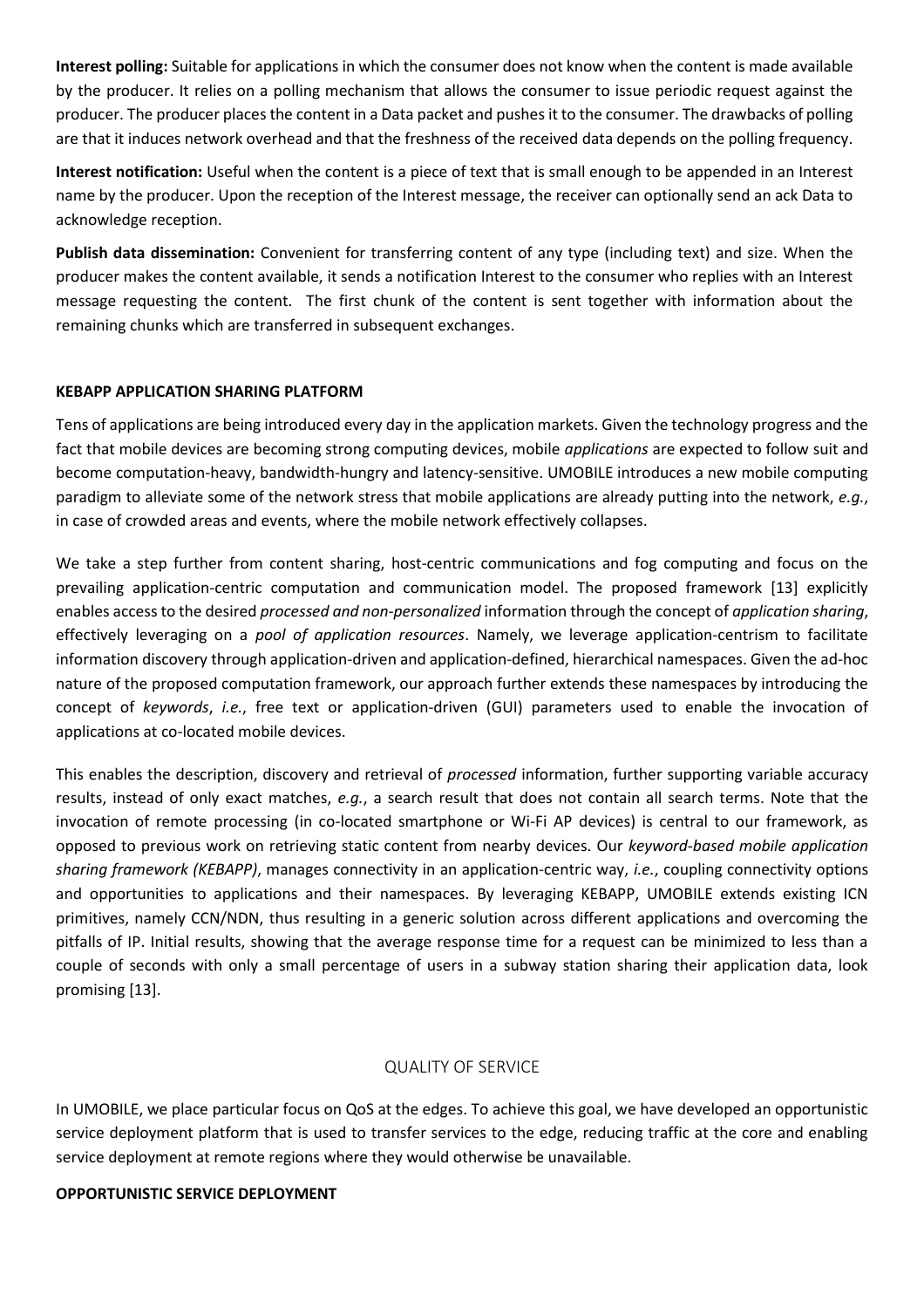We use opportunistic service deployment as an application-level mechanism to overcome latency and availability constraints. We assume a business model where the network provider is in possession of network, computational and storage resources that he is willing to virtualize to host services [14]. In this model, the content producer delegates the responsibility of deploying QoS-constrained services to the network provider. A conceptual view of the architecture is shown in Figure 6.



*Figure 6. Opportunistic service deployment architecture.*

In our implementation, we use the abstractions offered by NDN and take advantage of monitoring and light-weight virtualization (e.g. dockerizing) to deploy services at the edge of the network, on demand. We exploit UMOBILE APIs, such as the push-based communication model (publish data dissemination).

The *Service Manager* implements all the functionalities that a service provider needs to deploy his services. It includes a service repository (*service repo*) where dockerized compressed images (*service1, …, servicen*) of the services are stored. It also includes a *Decision Engine* that is responsible for deciding what services to deploy and in which UMOBILE Hotspot. The DE makes its decisions based on monitored information collected by the *Monitoring* component, which is responsible for placing *Pull requests* against the *monitor* deployed in each *UMOBILE Hotspot* to collect metrics about their resource consumption status.

The Service Manager uses *Push requests* to transfer the dockerized service image to the UMOBILE Hotspot selected by the DE and instantiate it. Our implementation benefits from the facilities of the UMOBILE architecture in terms of efficient data dissemination. For instance, if a service is already deployed in neighbor UMOBILE Hotspots, the UMOBILE Hotspot selected by the DE can opportunistically retrieve the service from a neighbor.

Results [15] indicate that service deployment in Raspberry-Pi hotspots can be a viable approach to instantiate services at the edge of the network when compared against metrics such as CPU utilization and load, or server response time.

# **CONCLUSION**

In this article, we have introduced the UMOBILE architecture. Drawing from diverse developments in the ICN, DTN and opportunistic networking community we have envisioned a new, pervasive architecture that is designed for the edge of the network and leverages users and their context to improve its efficiency. We have described our advancements towards realizing this vision and provided an overview of the mechanisms we utilize to achieve it.

Research is still being carried on many levels. As D2D communications and information-centric primitives are drawing increasing attention in next-generation networks, the integration of all relevant aspects in the UMOBILE architecture is crucial to support emerging services and applications towards extending the reach of future Internet.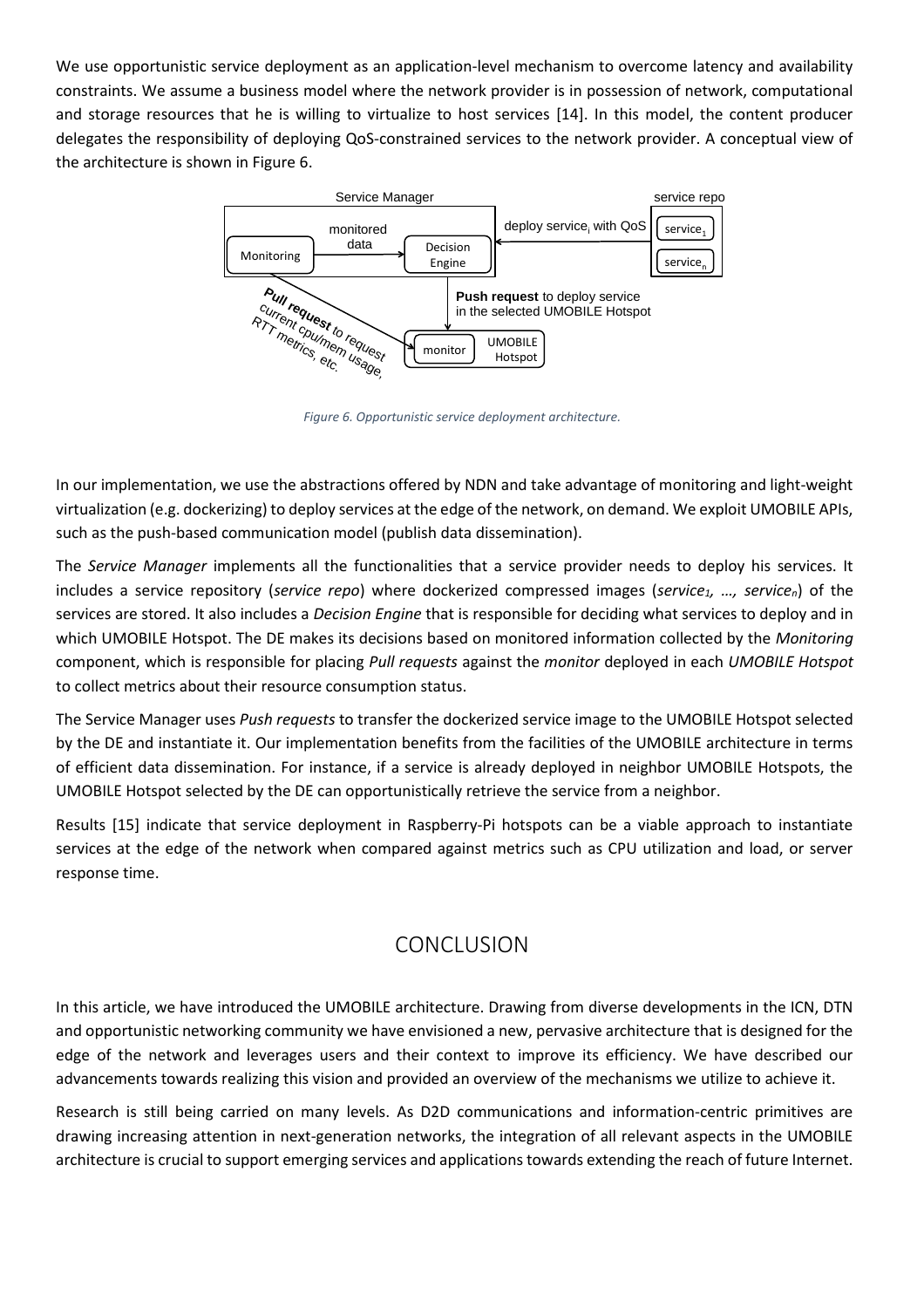# REFERENCES

- 1 Xylomenos, George, et al. "A survey of information-centric networking research." IEEE Communications Surveys & Tutorials 16.2, 2014, pp. 1024-1049
- 2 Zhang, Lixia, et al. "Named data networking." ACM SIGCOMM Computer Communication Review 44.3, 2014, pp. 66-73
- 3 E. M. Daly and M. Haahr, "Social network analysis for routing in disconnected delay-tolerant manets," in Proceedings of ACM MobiHoc, (Montreal, Canada), September, 2007
- 4 P. Hui, J. Crowcroft, and E. Yoneki, "Bubble rap: social-based forwarding in delay tolerant networks," Mobile Computing, IEEE Transactions on, vol. 10, November, 2011, pp. 1576–1589
- 5 W. Moreira, P. Mendes, and S. Sargento, "Opportunistic routing based on daily routines," in Proceedings of the IEEE International Symposium on a World of Wireless, Mobile and Multimedia Networks (WoWMoM), 2012, pp. 1–6
- 6 W. Moreira, P. Mendes, and S. Sargento, "Social-aware opportunistic routing protocol based on users interactions and interests," in Ad Hoc Networks, vol. 129 of Lecture Notes of the Institute for Computer Sciences, Social Informatics and Telecommunication
- 7 Fall, Kevin. "A delay-tolerant network architecture for challenged internets." Proceedings of the 2003 conference on Applications, technologies, architectures, and protocols for computer communications. ACM, 2003.
- 8 UMOBILE project "D2.3 System and network requirement specifications (2)" Available: http://www.umobileproject.eu/projectdocs/images/4/45/D2.3.pdf [Accessed: 14- Aug- 2017]
- 9 UMOBILE project "D3.2 UMOBILE architecture report (2) "Available: http://www.umobileproject.eu/projectdocs/images/7/7c/UMOBILE\_D3.2.pdf [Accessed: 14- Aug- 2017]
- 10 O. Ascigil, V. Sourlas, I. Psaras and G. Pavlou, "Opportunistic off-path content discovery in information-centric networks," 2016 IEEE International Symposium on Local and Metropolitan Area Networks (LANMAN), Rome, 2016, pp. 1-7.
- 11 Waldir Moreira, Paulo Mendes, "Impact of Human Behavior on Social Opportunistic Forwarding", Elsevier Ad Hoc Networks, Special Issue on New Research Challenges in Mobile, Opportunistic and Delay-Tolerant Networks, July 2014
- 12 Carzaniga, Antonio, Michele Papalini, and Alexander L. Wolf. "Content-based publish/subscribe networking and information-centric networking." Proceedings of the ACM SIGCOMM workshop on Information-centric networking. ACM, 2011
- 13 Psaras, Ioannis, et al. "Keyword-based mobile application sharing." Proceedings of the Workshop on Mobility in the Evolving Internet Architecture. ACM, 2016
- 14 B. Schwarz, "Content delivery networks 3.0" Available: bpl-business.com/pdf/exhibitors/broadpeak/Live-webTV-Whitepaper.pdf [Accessed: 14- Aug- 2017]
- 15 UMOBILE project "D4.4 Set of QoS interfaces and algorithms" Available: http://www.umobileproject.eu/projectdocs/images/d/df/UMOBILE\_D4.4.pdf [Accessed: 14- Aug- 2017]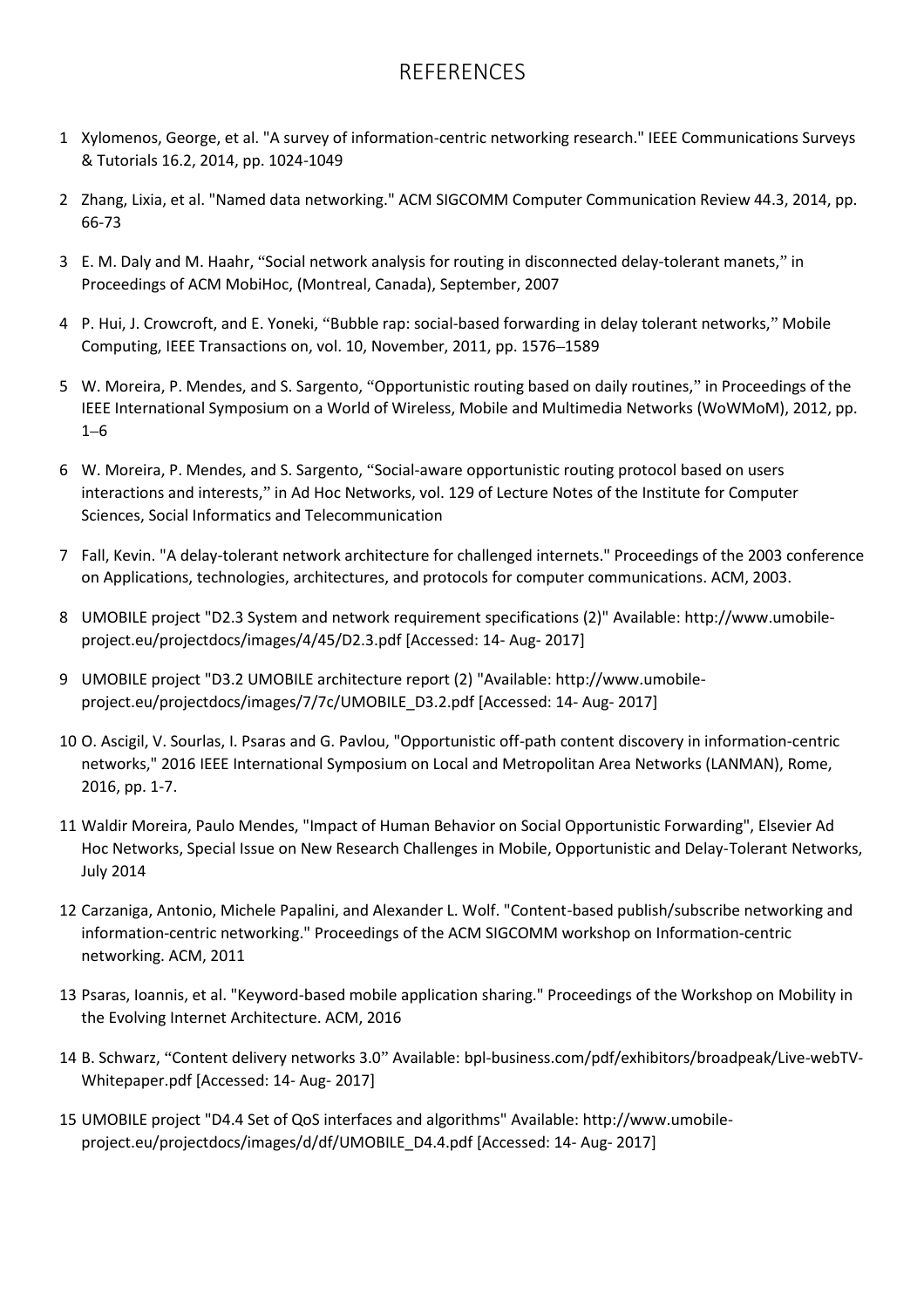# AUTHOR BIOGRAPHIES

**Christos-Alexandros Sarros** obtained his diploma in Electrical and Computer Engineering from Democritus University of Thrace, Greece in 2016. Currently, he is pursuing a PhD on the same university under the advisory of Prof. Vassilis Tsaoussidis and is working as a research assistant in Athena Research and Innovation Center. His research interests lie in the area of Information-Centric Networking and Delay/Disruption Tolerant Networking.

**Sotiris Diamantopoulos** received a Diploma in Electrical and Computer Engineering from Democritus University of Thrace, Greece in 2008, and a M.Sc. in Computer Networks from the same University. He is currently a PhD candidate under the advisory of Prof. Vassilis Tsaoussidis. His research interests lie in the fields of novel networking technologies and, more specifically, in transport and routing mechanisms.

**Sergi Reñé** (s.rene@ucl.ac.uk) received his B.S. in electrical engineering and M.S. in network engineering from the Technical University of Catalonia (UPC), Barcelona, Spain, in 2006 and 2010, respectively. In 2015, he also received his Ph.D. from the Network Engineering Department at UPC. In 2015, he joined UCL, carrying out research on informationcentric networks, congestion control, and mobility.

**Ioannis Psaras** (i.psaras@ucl.ac.uk) is an EPSRC Fellow at the Electrical and Electronic Engineering Department of UCL. He is interested in resource management techniques for current and future networking architectures with particular focus on routing, replication, caching, and congestion control. Before joining UCL in 2010, he held positions at the University of Surrey, United Kingdom, and Democritus University of Thrace, Greece, where he also obtained his Ph.D. in 2008.

**Adisorn Lertsinsrubtavee** received the M.E. degree in ICT from Asian Institute of Technology, Thailand and the M.S. degree in Communication Networks and Services from Telecom Management SudParis, France in 2009. He received the Ph.D. degree in computer science from UPMC Sorbonne Universities, France in 2013. He is currently a research associate at the Computer Laboratory, University of Cambridge, UK. His research interests include cognitive radio networks, future internet architectures, and information centric networks.

**Carlos Molina-Jimenez** received the MS degree in computer science from the Universidad Nacional Autonoma de Mexico (UNAM) and the Ph.D. degree in computing science form Newcastle University, United Kingdom. He is currently a senior research associate at Computer Laboratory, University of Cambridge. His research interests lie in distributed systems and are currently focused on middleware for supporting contract-regulated business applications, policy enforcement, and formal validation of business processes.

**Paulo Mendes** is Chief Scientist at Fraunhofer ESK and associated professor at University Lusofona, where is he the director of the Ph.D program on Informatics. He is co-founder of the COPELABS research center, and Senception Lda. In 2004, Paulo Mendes got his Ph.D. degree in Informatics Engineering from the University of Coimbra, while being a visiting scholar at Columbia University. He participates regularly in IETF working groups, and is an ACM and IEEE member.

**Rute Sofia** (PhD, 2004) is the CEO of Senception Lda, startup focused on network mining, and an Associate professor of University Lusofona as well as Senior Researcher of the R&D unit COPELABS, Lisbon, Portugal. Her research interests concern networking architectures; mobility modelling and management; network mining. She holds several patents and publications in her field of expertise. She participates actively in several IETF working groups, and is an ACM and IEEE member.

**Arjuna Sathiaseelan** is a Senior Research Associate at the Computer Laboratory, University of Cambridge. He leads the Networking for Development (N4D Lab). He is the Chair of IRTF Global Access to the Internet for All (GAIA) research group and a member of the Internet Research Steering Group (IRSG). He has a Ph.D. in Networking and M.Sc. in Computing and Internet Systems from Kings College London in 2001 and 2005.

**George Pavlou** (g.pavlou@ucl.ac.uk) holds the Chair of Communication Networks at the Department of Electronic Engineering, UCL, where he coordinates networks and services research activities. His research interests focus on